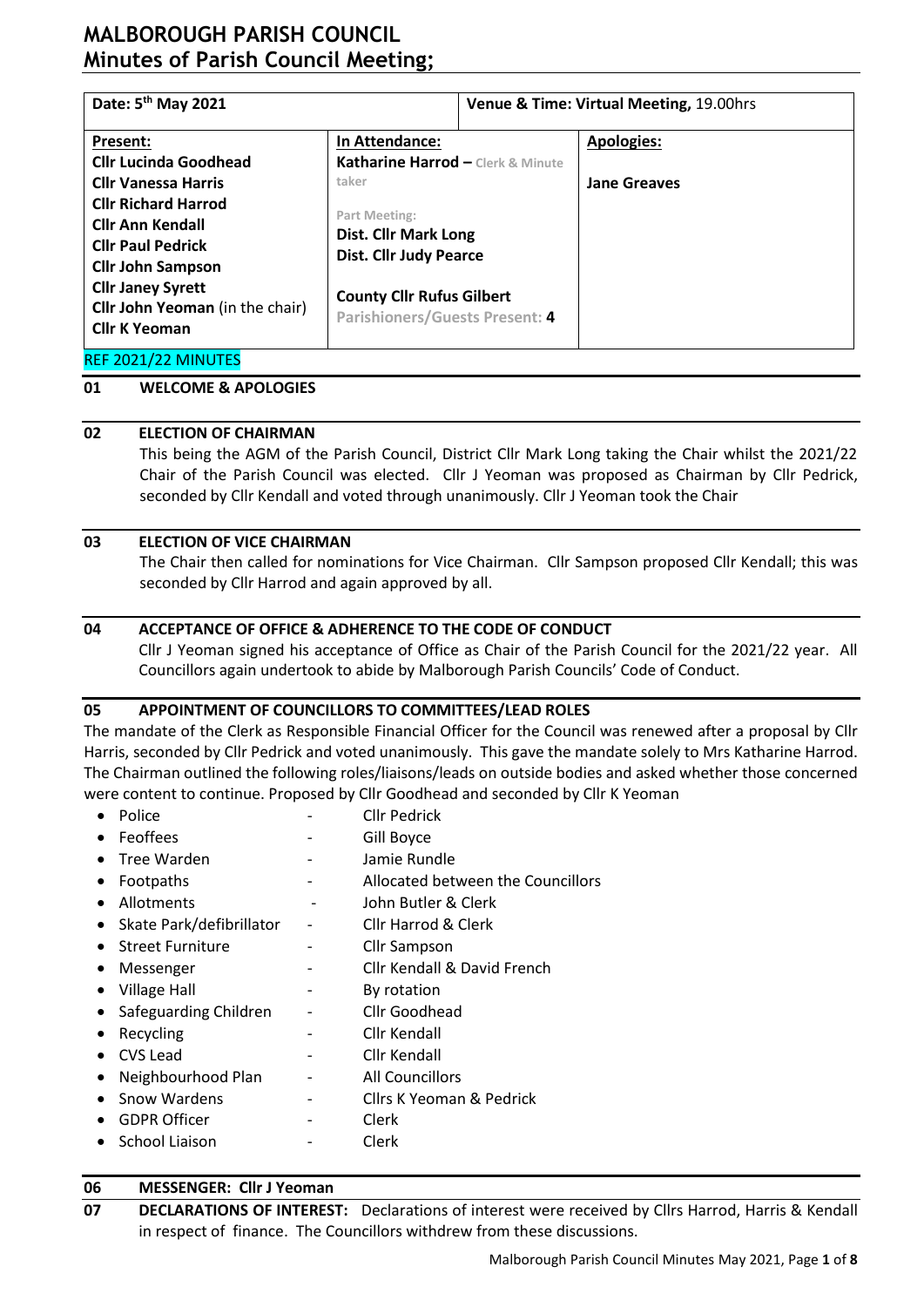# **08 MINUTES OF PREVIOUS PARISH COUNCIL MEETING:** The minutes of the Parish Council meeting of 17<sup>th</sup> March 2021 were agreed without alteration and will be signed at the next available opportunity. Proposed: Cllr Harris Seconded: Cllr Harrod and agreed unanimously **09 PARISHIONERS OPEN FORUM (allocated time not longer than 15 minutes, a member of the public shall not speak for more than 2 minutes as per Standing Orders): Access for All Path Extension:**  Representatives of neighbouring properties to the proposed Access for All path phase 2 attended to put forward a solution to the Council with a view to protecting the wildlife corridor and associated protected species that use it.

• There are ten houses along the stretch of the proposed eight-foot path, four being represented today, other properties include one holiday home and one neutral. An impact assessment has been undertaken showing two potential issues one being keeping people and animals and the associated faeces/urine away, the second being the area concerned is a wildlife corridor including numerous hedgehogs which are a protected species. Species also seen include slow worms and common lizards both of which are protected as well as frogs/toads. Ground nesting birds are currently protected from the brambles etc, none of which would remain if dogs are not prevented from accessing the area.

- Knowing that smaller animals use this area as a wildlife corridor, a suitable suggestion would be to add a second stock fencing which would improve the corridor and habitat. More planting and enhancement could take place to protect from the increased human/canine traffic.
- To further enhance and encourage our wildlife it would be simple to incorporate hedgehog houses and create insect/lizard/slow worm habitats - something the local Forest School would include in their lessons.
- A diagram of the proposed wildlife strip was shown and it was confirmed that Mr Perkins would be willing to collaborate and identify the areas of particular importance.
- The protection of wildlife by a potential second fence would result in an additional cost, an offer was made to fundraise in respect of the increased cost. Mr Perkins would also offer his services for free in respect of moving the bench at the pinch point and assessing the second pinch point.
- A second fence would result in the existing 8ft proposal being reduced to 4-6ft width path and 2-4ft wildlife corridor depending on the area and allowing passing places for two disabled vehicles to pass.
- Noted that whatever the outcome, there will be an increased maintenance cost to the Parish Council for the new path.

The Parish Council agreed that they were unable to make a decision about the proposals at this meeting. They further agreed to consider the suggestions made and to discuss the detail and feasibility of the new proposals with the Village Hall Committee with resident representatives also present at the meeting.

Once a response has been received from the Village Hall Committee it will be discussed at the next Parish Council meeting in June.

# **10 CLERKS REPORT:**

- a. Fireproof Storage: Carried forward to next meeting.
- b. Local Map: We have a local contact for someone who may create a map for us. Further updates to follow.
- c. Cycle Track & Signage: The cycle track sign has been received. The remainder of the path has not been scraped back by Highways, we will request that they complete the works.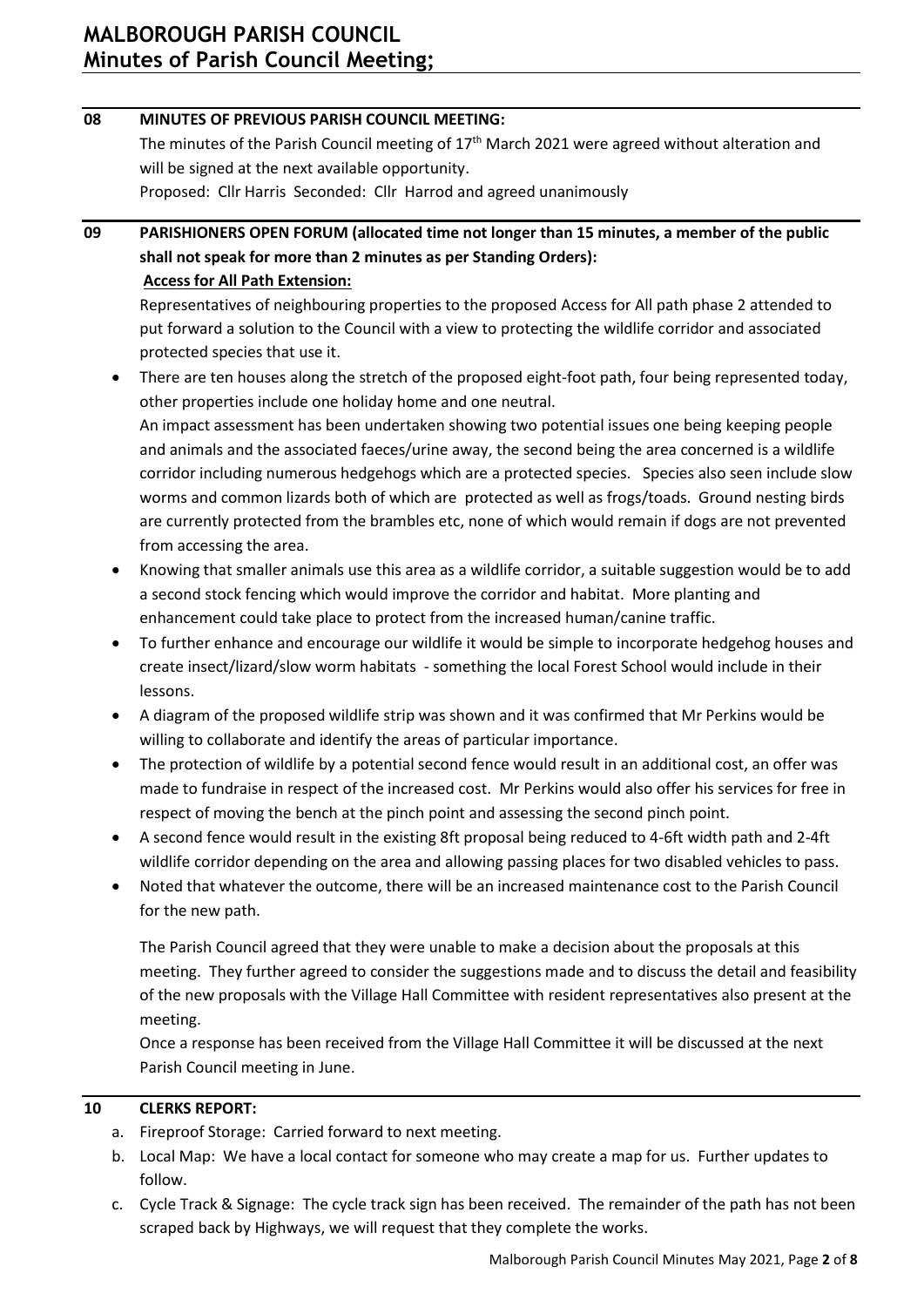- d. Village Hall Planning: We are in discussion with SHDC regarding the outstanding information.
- e. Burial Ground: All documents updated as agreed.
- f. 20 is plenty signage: We await delivery of the signage.
- g. Pinneys Hill Inspection Cover: This has now been finalised, Adam Keay has been in regular communication with BT to ensure they actioned the works.
- h. Hope Cove Radar Station & Bunker Meeting: The new owners have requested a meeting with Councillors on 19th May, 7pm. Details of the meeting will be provided to Councillors.
- i. Combe to South Sands Road: Highways are aware of the potential issue with large vehicles causing the road to break up in certain areas, they are continuing to monitor the situation on a regular basis.
- j. Annual report from Malborough with South Huish Primary School attached. **See Appendix B.**

## **11 COUNTY COUNCILLORS REPORT:**

- a. The past year has been dominated by Covid-19 for DCC as it has for all of us. I have sent you various weekly reports updating you on the situation which I hope you have found helpful.
- b. A 379 traffic lights and road works are ongoing, but hopefully all work will be completed soon. Edmeston looks to be near completion.
- c. Silverhill flooding……..We are awaiting CCTV film footage. The PC were asked to confirm if the area continues to flood.
- d. 2021/22 will prove financially challenging for DCC post covid with an emphasis on helping the economy get back on track.
- e. Post lockdown for coastal communities will create stresses this summer for local residents, with a quite probable larger than normal influx of visitors. DCC will do all it can to help, alongside SHDC.
- f. We had scaffolding issues this year and we hope hoping that lessons learnt will be applied in future.
- g. Cumber Close yellow lines. After consultation, it was found to be challenging to assess the need and find a mutually acceptable way forward.
- h. Springfield driveway, I gave£1,000 from my Locality Allowance to assist in the repairs, which are soon to be progressed.
- i. I gave £1,000 from my locality allowance towards the village hall window repairs.
- j. Cycle track to Salcombe. The plough has cut back most of the sealed path with a £500.00 contribution from my Locality Allowance

#### **ROAD TRAFFIC REGULATION ACT 1984**

#### **SECTION 14**

#### THE COUNTY OF DEVON (TEMPORARY RESTRICTION) (BALLS CROSS TO BATSON HILL, LOWER BATSON) (NO. 2) NOTICE 2021

#### TEMPORARY PROHIBITION OF THROUGH TRAFFIC & PARKING

**DEVON COUNTY COUNCIL hereby give NOTICE that:** 

| From | <b>MONDAY 17 MAY 2021</b> |
|------|---------------------------|
|      | for a maximum of 5 days   |

Until

WEDNESDAY 19 MAY 2021 (both dates inclusive)

No person shall cause or permit any vehicle to proceed or wait on the sections of Affected Roads.

Roads affected **BALLS CROSS TO BATSON HILL, LOWER BATSON** 

The alternative, signed, route for vehicles will be via - BATSON CROSS, A381 SALCOMBE ROAD TO HORSECOMBE CROSS, BALLS CROSS AND VICE VERSA

This temporary restriction is considered necessary to enable -<br>DEVON HIGHWAYS - PATCHING WORKS

For additional information contact: **DEVON HIGHWAYS TMC** Telephone: 03301052660

Dated: MONDAY 17 MAY 2021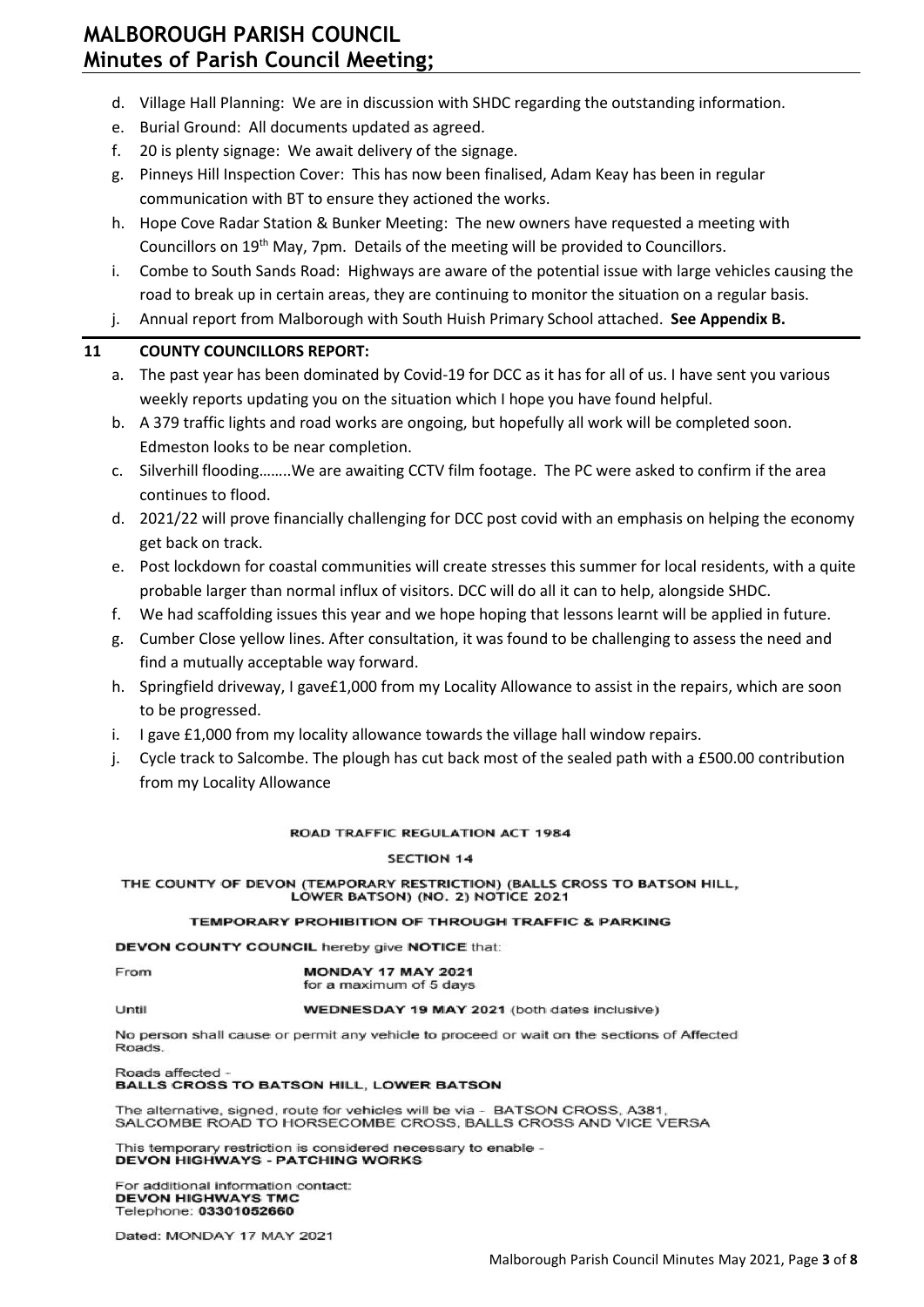k. Highways will be emailed about problem parking on the corners of the road leading to the new estate.

# **Cllr Gilbert Left the meeting.**

# **PLEASE report all highways issues ONLINE at: <https://new.devon.gov.uk/roadsandtransport/report-a-problem/> If you do not have internet access, please contact the Clerk on 07704 941150**

## **12 DISTRICT COUNCILLORS REPORT:**

- a. Supersaver recycling service: there have been problems with the introduction of this service. Either containers have been delivered and the access is too narrow for the current operating vehicles or containers have not been delivered to some areas which should have them. It seems that from this weekend, at least one narrow vehicle is now on the road, so we hope the boxes left out will be collected soon, but this may not be until the next official collection day. If this still doesn't not happen, then the failure to collect MUST be reported in online the NEXT DAY. Please ask anyone with a missed collection of containers or bags to copy Cllrs Long or Pearce in so it can be followed up.
- b. Business Grants: Notification has been received from BEIS (Government department responsible for the Business Grants) that they are extending the deadline for all the Local Restriction Support Grants and Closed Business Lockdown Payment schemes until Friday 14 May, but applications need to be in by 7 May. The Business Grants team are also working on the Restart Grants and will be working over the Bank Holiday weekend to get as many of these through as possible (the relevant fraud checks need to be made before payment). The first payment run is scheduled to be on Tuesday 4<sup>th</sup> May. As of 3<sup>rd</sup> May, we have 1,086 applications for South Hams, with 87 already authorised for payment totalling over £1.38m.
- c. Motorhome parking: a three-week consultation online has opened re the proposal to allow motorhomes to stay overnight on some council car parks, maximum two consecutive nights, camping cars and motorhomes must have full on-board facilities. This is a pilot for this summer to see if by regulating the situation we can avoid some of the anti-social behaviour experienced last summer. Cornwall and East Devon have been operating schemes for some time. Full details on the SHDC website, type motorhome consultation in the search box.
- d. Locality officers are working seven days a week covering 12-13 hours a day and there are extra crews emptying litter bins and generally trying to keep the street scene clean. Please report any problems to a locality officer if you see one or let Cllrs Pearce or Long know.
- e. Remote meetings: it is disappointing that the High Court determined legislation would be required for these to continue. Hopefully parish have now found a way to get round the problems until things open up at the end of June. We are still trying to find a satisfactory solution at South Hams, but will have to hold at least our Annual Council in Tavistock where their council chamber is big enough for social distancing and has an outside air supply – neither of which obtain at Follaton House. Other meetings are still under review.
- f. Leisure Centres: Indoor groups and classes will recommence on 17 May. Learn to swim classes are now being held again – really important for children in a coastal area.
- g. Parish funding: South Hams has made £100k available for parishes as an 'opening up' offer, particularly for tourist areas. More details will be available very soon.

# **It takes two minutes to report a problem, please help keep our community beautiful <https://apps.southhams.gov.uk/webreportit>**

Abandoned Vehicle, Damaged or Full Dog Bin, Damaged/Full Litter Bin, Damaged/Full Recycling Bank, Dead Animal, Dirty Beach, Fly Tipping, Litter/Dog Mess, Planning Breach, Stray Dogs, AND MORE…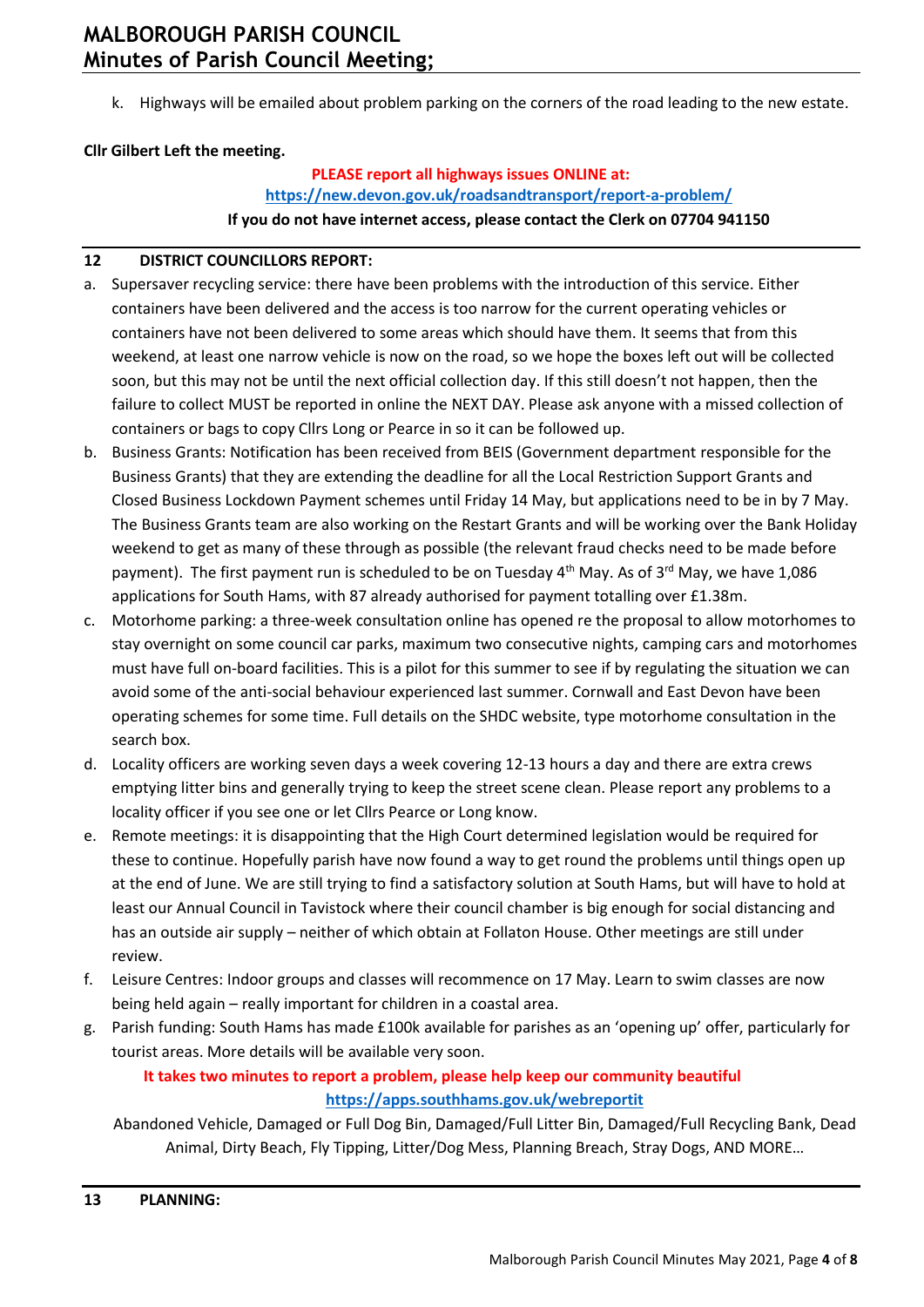- **a. Applications** received by the Parish Council and under discussion and consideration for the last period. Any recommendation by the Parish Council to the Planning Department is noted after the application details. Those without comment remain under discussion.
- 1. 0715/21/HHO, 3 Mimosa, extension & new garage. **MPC Support**
- 2. 1008/21/HHO, West Soar Barn, replacement decking & rail. **MPC Support**
- 3. 0779/21/ARC, Parrots Corner, approval of details reserved by condition 3. Ratification only. **MPC Support**
- 4. 1018/21/VAR, Little Maryknowle, variation of condition 2. **MPC Support**
- 5. 1321/21/HHO, 105 Cumber Close, rear extension. **MPC Support**
- 6. 0929/21/FUL, Broad Downs, construction of sand school**. MPC Support**

**NOTE: When providing a response to applications, the Malborough Neighbourhood Plan will be referenced.**

# **b. Decisions:**

- 1. Land at SX708 394 Secretary of State Appeal Decision. **Appeal Dismissed.**
- 2. 0477/21/HHO, 5 Coastguard Cottages, Alterations & Extension **No Decision.**
- 3. 0701/21/LBC & 0700/21/HHO, Portlemore Barton, studio/workshop & new gates. **SHDC Conditional Approval.**
- 4. 3656/20/TCA, 3 Alma Terrace, Cherry crown reduction on all sides by 0.5m **No Decision.**
- 5. 2842/20/ARC Alston Gate, Discharge of Conditions **No Decision**
- 6. 0905/20/ARC, Winters Marine, **Discharge of Condition Approved**.
- 7. 4207/20/FUL, Land South of Shute Park, Retrospective Application, **Refused.**
- 8. 0314/21/VAR Hi Ho, Variation of Condition Two. **No Decision.**
- 9. 0296/21/HHO, West Soar House, alterations to dwelling. **Conditional Approval.**
- 10. 0156/21/HHO, 76 Cumber Close, extension to dwelling. **Conditional Approval.**
- **c. Enforcement issues:** Continue to be dealt with.

Please will all parishioners provide the Clerk with full details of any violations that do not adhere to the original application for which permission was granted. ALL violations can be reported to Enforcement via [www.southhams.gov.uk/article/3043/Report-a-Planning-Breach](http://www.southhams.gov.uk/article/3043/Report-a-Planning-Breach)

# **Cllr Pearce left the meeting.**

# **14 BUSINESS TO BE DISCUSSED:**

- a) Proposal to take over maintenance of Public Rights of Way as identified by DCC Prior to any decision being made, a costing for the works will be obtained for further discussion.
- b) Proposal to consult for Malborough Park Play Area. This is a proposal to commence a parish consultation to obtain the thoughts of the parish with respect to the land at Malborough Park Play Area. **Proposed Cllr Syrett, seconded Cllr Harrod, approved unanimously.**
- c) Proposal to put utilities bills on direct debit. **Proposed Cllr J Yeoman, seconded Cllr Harris, approved unanimously.**
- d) Climate Emergency: See **Appendix C** A proposal was made to accept the minutes. **Proposed Cllr Harrod , seconded Cllr Kendall, approved unanimously.**  Cllr Long offered his support in respect of the potential purchase of a Karcher.
- e) Village Hall Update: Minutes can be found on the website one month in arrears.
- f) Monthly checks have been undertaken on the defibrillators and skate park. The meters were read and updated readings given for the toilet utilities. The allotment reading has also been received. Mr Allan continues to look after the play areas for us.

# **15 FINANCE & GOVERNANCE:**

a. The accounts for 2020/21 year-end month 13 & 2021/22 months 1&2 were received, shown as year-todate **Appendix A.** A mandate sheet and transaction record will be signed in respect of the e-payments at our next actual meeting:

Malborough Parish Council Minutes May 2021, Page **5** of **8 Accounts to pay** – Clerks Salary £779.07, ElanCity VAS Unit £2,176.13, Road Signs Direct £81, DALC Renewal £229.21, SHDC Public Toilet Cleaning £5,404.90, G & J Hocking Allotment Rent £250, Harris Building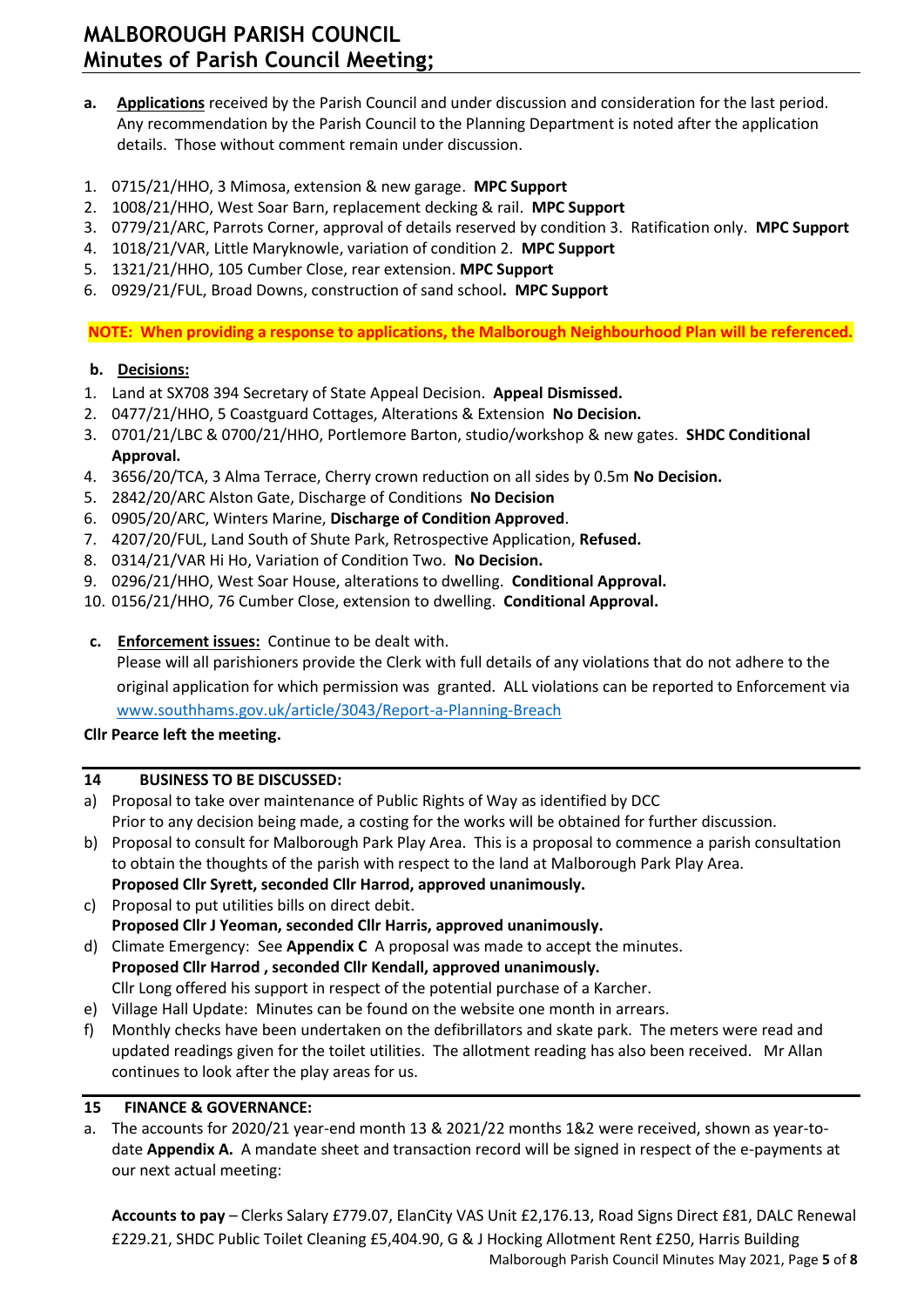Services £1,000, Nick Walker Printing £287, The Plastic Company £1,146, ICO Renewal £40, April & May Zoom £28.78, Malborough Garden Svs March £393.99, A Kendall Messenger Expenses £62.68, Salcombe DIY Paint for swings £37, Electricity Public Toilets £45.01, Water Public Toilets £271.02, Alison Marshall Internal Audit £175

The Chairman explained that the invoice for the Plastic Company was for the purchase of four seats, one to be paid for by a South Huish Parishioner, one by a Malborough related parishioner and two to be sited at the play area.

## **Accounts to pay proposed by Cllr Sampson, seconded by Cllr K Yeoman, approved unanimously.**

## b. **Governance:**

- i. Next Meeting Date & Delegated Authority: A proposal was made for the date of the next meeting to take place on 23<sup>rd</sup> June 7.30pm. In the meantime, the Clerk is to be given delegated authority to make payments and respond to planning applications after receiving majority approval from the Councillors in respect of planning and approval from the Chairman & Vice Chairman in respect of payments. **Proposed: Cllr Pedrick Seconded: Cllr Syrett, approved unanimously.**
- ii. 2020/21 Audits: The Internal Audit report has now been received and forwarded to all Councillors. It will be uploaded to the website shortly. A proposal was made to renew the services of Alison Marshall for the 2021/22 Internal Audit.

## **Proposed: Cllr Harrod Seconded: Cllr Goodhead, approved unanimously.**

- iii. Annual Governance & Accountability AGAR Part 3: With gross income in excess of £25,000 in the year of account ended 31 March 2021, Malborough Parish Council are required to submit Part 3 of the Annual Governance & Accountability Return.
- iv. Annual Governance & Accountability, Section 1 Annual Governance Statement 2020/21 was reviewed, completed, and approved unanimously.
- v. Annual Governance & Accountability. Section 2 Accounting Statements 2020/21 was reviewed and approved unanimously as being a true record of the 2020/21 accounts.

## **15b iv & v Proposed: Cllr K Yeoman, seconded Cllr Harris, approved unanimously.**

Review of Policies: Prior to the meeting the Councillors were asked to review the following policies – Code of Conduct, Financial Regulations, Standing Orders, Internal Controls & Risk Management

A proposal was made to accept the policies and review again in May 2022.

**Proposed: Cllr Kendall Seconded: Cllr Sampson, approved unanimously.** 

# **MEETING ENDS20.59 Hrs**

l

**DATES FOR THE DIARY:** 23<sup>rd</sup> June, Venue TBC, 19.30 hrs.

## Signed as a true record:

#### **Print Name & Date:**

Agenda Items and Updates; where possible please could these be submitted to Mrs Katharine Harrod by the 1st Wednesday in the month to ensure time for inclusion, circulation and study. If a Council Member is unable to attend a meeting it would be appreciated if they could submit a brief précis of progress on their actions, if applicable, (to Mrs Katharine Harrod for distribution) together with their apologies.

**Distribution List:** All current Parish Councillors

**For Information: e-circulation to:** County Cllr R Gilbert, Dist. Cllr Mark Long, Dist. Cllr Judy Pearce, Salcombe Police Station, Jamie Rundle (Tree Warden), Mr Tony Lyle (Climate Emergency Sub-Committee), Malborough Parish Council Notice Board,, Malborough Primary School, Malborough Village Hall Committee, National Trust, SVRA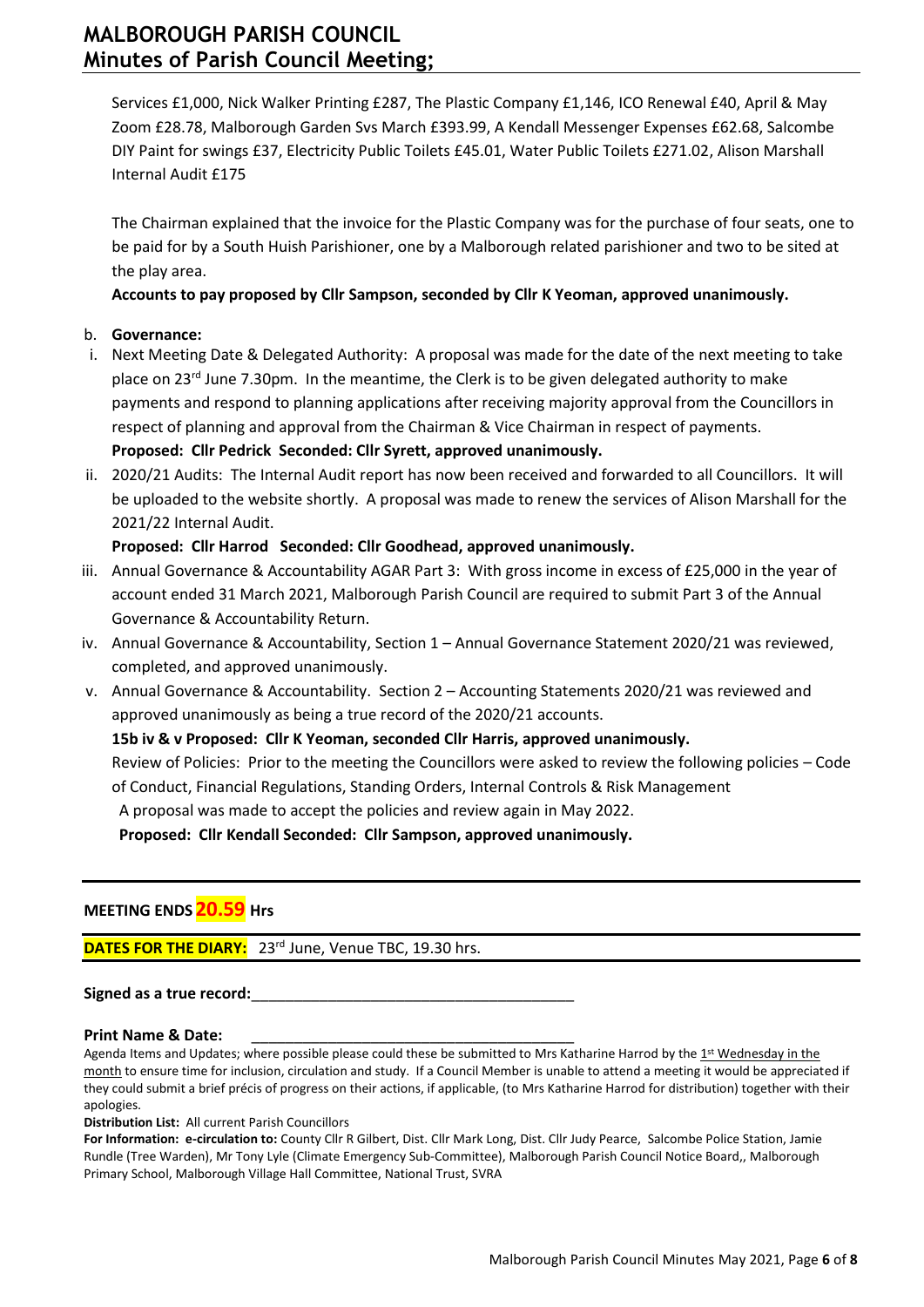# **APPENDIX A: Malborough Parish Council Finance**

| Category<br>$\bar{\rm v}$ | Descriptor<br>$\overline{\mathbf{v}}$                                 | <b>Date</b><br>$\overline{\phantom{0}}$ | Month No.<br>of Report to<br>Council $\overline{\mathcal{F}}$ | <b>banked</b><br>$\overline{\phantom{0}}$ | Paid In<br>⋤      | Paid Out<br>$\overline{\phantom{a}}$ | <b>Cash Book Balance</b> |
|---------------------------|-----------------------------------------------------------------------|-----------------------------------------|---------------------------------------------------------------|-------------------------------------------|-------------------|--------------------------------------|--------------------------|
|                           | Cash Book Balance b/f from last financial year                        |                                         | $\overline{\mathbf{1}}$                                       |                                           |                   |                                      | 27, 148, 31              |
| Receipts                  | <b>Brightham Messenger</b>                                            | 15/03/2021                              | 13                                                            | Y                                         | 70.00             |                                      | 115,312.36               |
| Receipts                  | <b>Brodie Messenger</b>                                               | 15/03/2021                              | 13                                                            | Y                                         | 35.00             |                                      | 115,347.36               |
| Receipts                  | <b>Armstrong Allotments</b>                                           | 15/03/2021                              | 13                                                            | Y                                         | 13.75             |                                      | 115,361.11               |
| Receipts                  | <b>BW Handyman Messenger</b>                                          | 15/03/2021                              | 13                                                            | Y                                         | 70.00             |                                      | 115,431.11               |
| Receipts                  | <b>MVH Messenger</b>                                                  | 15/03/2021                              | 13                                                            | Ÿ                                         | 100.00            |                                      | 115,531.11               |
| Receipts                  | McMillan Messenger                                                    | 15/03/2021                              | 13                                                            | Y                                         | 70.00             |                                      | 115,601.11               |
| Receipts                  | Jarvis Allotments 500122                                              | 16/03/2021                              | 13                                                            | Y                                         | 27.50             |                                      | 115,628.61               |
| Receipts                  | Burial Ground Fees 500123                                             | 16/03/2021                              | 13                                                            | Ÿ                                         | 45.00             |                                      | 115,673.61               |
| Receipts                  | Thurlestone Golf Messenger                                            | 17/03/2021                              | 13                                                            | Y                                         | 35.00             |                                      | 115,708.61               |
| Receipts                  | Dignity Messenger 500124                                              | 18/03/2021                              | 13                                                            | Y                                         | 70.00             |                                      | 115,778.61               |
| Receipts                  | <b>Messenger Donation</b>                                             | 18/03/2021                              | 13                                                            | Y                                         | 40.00             |                                      | 115,818.61               |
| Payment                   | <b>Viking Stationery</b>                                              | 18/03/2021                              | 13                                                            | Ÿ                                         |                   | 40.76                                | 115,777.85               |
| Payment                   | Transfer to VillageOrg Website Account                                | 18/03/2021                              | 13                                                            | Ÿ                                         |                   | 300.00                               | 115,477.85               |
| Payment                   | lan Draper Cleaning                                                   | 18/03/2021                              | 13                                                            | Y                                         |                   | 140.00                               | 115,337.85               |
| Payment                   | Playground Repair M Pears Engineering Ltd                             | 18/03/2021                              | 13                                                            | Y                                         |                   | 4.52                                 | 115,333.33               |
| Payment                   | Zoom March, Shaw & Sons, SHDC Plan & Oil                              | 18/03/2021                              | 13                                                            | Ÿ                                         |                   | 215.07                               | 115,118.26               |
| Payment                   | Glasdon UK Ltd                                                        | 18/03/2021                              | 13                                                            | Y                                         |                   | 65.61                                | 115,052.65               |
| Payment                   | <b>SLCC Training</b>                                                  | 18/03/2021                              | 13                                                            | Y                                         |                   | 54.00                                | 114,998.65               |
| Payment                   | <b>SLCC Subscription Renewal</b>                                      | 18/03/2021                              | 13                                                            | Y                                         |                   | 74.00                                | 114,924.65               |
| Payment                   | <b>March Clerk Salary &amp; HMRC</b>                                  | 29/03/2021                              | 13                                                            | Y                                         |                   | 779.07                               | 114, 145.58              |
| Receipts                  | Rowell Messenger                                                      | 19/03/2021                              | 13                                                            | Y                                         | 70.00             |                                      | 114,215.58               |
| Payment                   | <b>SHDC PAYE</b>                                                      | 18/03/2021                              | 13                                                            | Y                                         |                   | 120.00                               | 114,095.58               |
| <b>Payment</b>            | <b>Road Signs Direct</b>                                              | 17/03/2021                              | 13                                                            | $\overline{N}$                            |                   | 81.00                                | 114,014.58               |
| <b>Payment</b>            | <b>DCC Highways Fee</b>                                               | 17/03/2021                              | 13                                                            | $\overline{N}$                            |                   | 65.00                                | 113,949.58               |
| Payment                   | Malborough Garden Services                                            | 18/03/2021                              | 13                                                            | Y                                         |                   | 75.00                                | 113,874.58               |
|                           |                                                                       |                                         |                                                               |                                           | £                 | 69,408.63                            | 113,874.58<br>£          |
|                           | TOTALS YTD Financial year 2020/21<br>RECONCILIATION CASH BOOK TO BANK |                                         |                                                               |                                           | 156,134.90 - £    |                                      | 113,874.58<br>£          |
| Cash book balance b/d     |                                                                       |                                         |                                                               |                                           | FY 2020/21 month  | 13                                   | £<br>113,874.58          |
|                           |                                                                       |                                         |                                                               |                                           |                   |                                      |                          |
| Balance at bank at end :  |                                                                       |                                         |                                                               |                                           |                   | 31-Mar-21                            |                          |
|                           | <b>Revenue Accounts</b>                                               |                                         |                                                               |                                           |                   | 113,874.58                           |                          |
|                           | <b>Unpresented Items</b>                                              |                                         |                                                               |                                           | receipts          |                                      |                          |
|                           |                                                                       |                                         |                                                               |                                           | payments          |                                      |                          |
|                           |                                                                       |                                         |                                                               |                                           |                   | £ 113,874.58                         |                          |
| £s                        | <b>RESERVE FUNDS</b>                                                  |                                         | <b>OUTSTANDING PAYMENTS:</b>                                  |                                           |                   |                                      | Variance                 |
| £                         | 2,000.00 Gritter Repairs                                              |                                         |                                                               |                                           |                   |                                      |                          |
| £                         | 3,500.00 New Gritter Purchase/Climate Adaptations                     |                                         |                                                               |                                           |                   |                                      |                          |
| £                         | 200.00 Signage                                                        |                                         |                                                               |                                           |                   |                                      |                          |
| £                         | 2,000.00 Bus stop Installation                                        |                                         |                                                               |                                           | HMRC March        |                                      | 28.80                    |
| £                         | 1,000.00 Replacement Defibrillators                                   |                                         |                                                               |                                           | <b>HMRC Feb</b>   |                                      | 29.00                    |
| £                         | 7,000.00 Toilet Cleaning Fees                                         |                                         |                                                               |                                           | Wickstead         |                                      | 251.08                   |
| £<br>4,500.00             | Toilet Repairs/Maintenance                                            |                                         |                                                               |                                           | Illulminate       |                                      | 387.16                   |
| £<br>2,000.00             | <b>Environmental Improvements</b>                                     |                                         |                                                               |                                           | DCC Highways Fee  |                                      | 65.00                    |
| £<br>1,000.00             | Fencing Improvements                                                  |                                         |                                                               |                                           | Road Signs Direct |                                      | 81.00                    |
|                           |                                                                       |                                         |                                                               |                                           |                   |                                      |                          |
| £<br>150.00               | <b>Election Costs</b>                                                 |                                         |                                                               |                                           |                   |                                      |                          |
| £<br>25,000.00            | Maintenance of Malborough Park                                        |                                         |                                                               |                                           |                   |                                      |                          |
| £                         | 62,769.69 S106 Funds Malborough Park                                  |                                         |                                                               |                                           |                   |                                      |                          |
| 2,754.89                  | <b>General Funds</b>                                                  |                                         |                                                               |                                           |                   |                                      |                          |
| 113,874.58<br>£           | <b>SUB TOTAL</b>                                                      |                                         |                                                               |                                           |                   |                                      |                          |
|                           |                                                                       |                                         |                                                               |                                           |                   |                                      |                          |